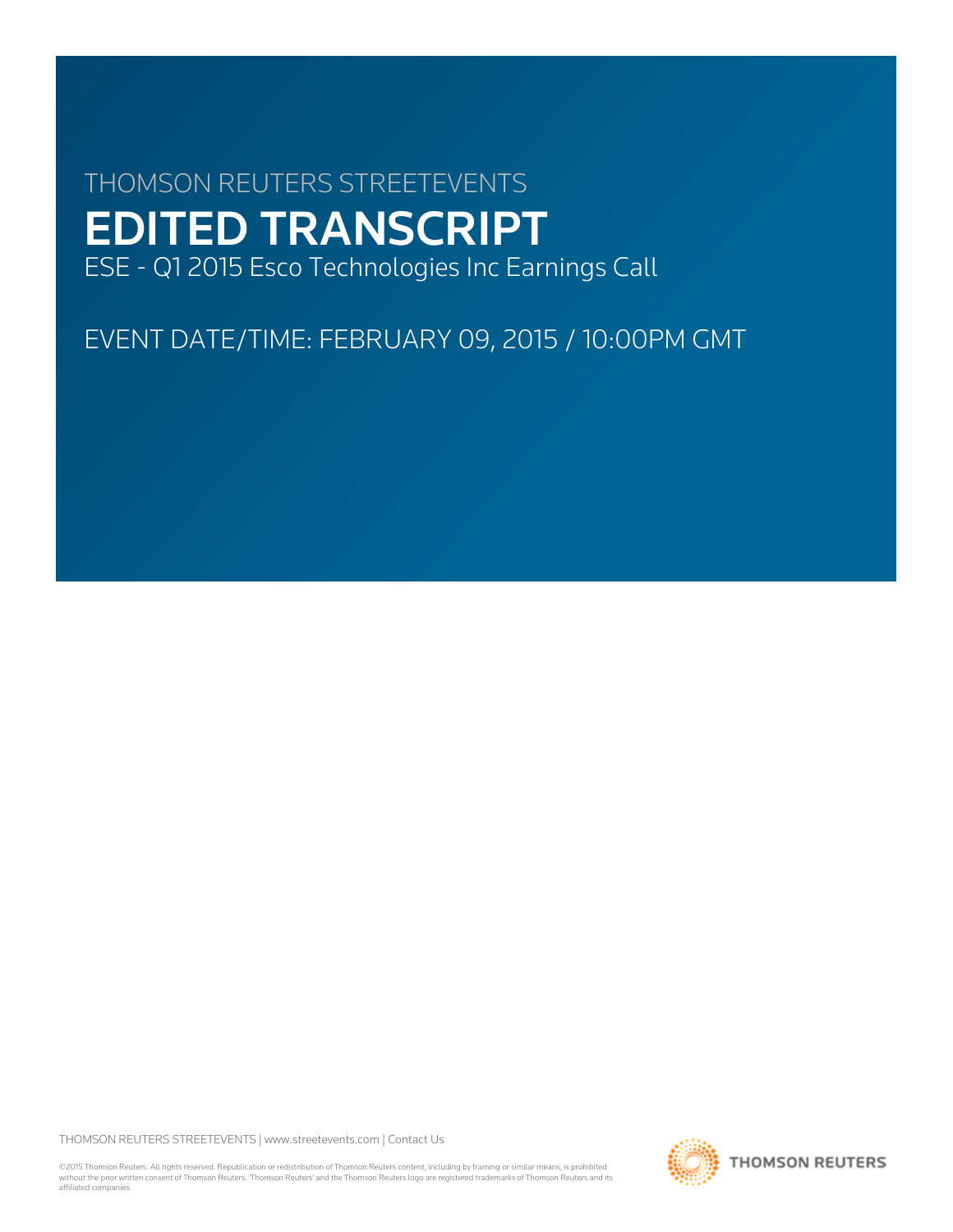# **CORPORATE PARTICIPANTS**

**[Kate Lowrey](#page-1-0)** ESCO Technologies Inc. - Director of IR **[Vic Richey](#page-1-1)** ESCO Technologies Inc. - Chairman, CEO & President **[Gary Muenster](#page-2-0)** ESCO Technologies Inc. - EVP & CFO

# **CONFERENCE CALL PARTICIPANTS**

**[Jon Tanwanteng](#page-4-0)** CJS Securities - Analyst **[Jim Giannakouros](#page-5-0)** Oppenheimer & Co. - Analyst **[Kevin Maczka](#page-7-0)** BB&T Capital Markets - Analyst **[Sean Hannan](#page-9-0)** Needham & Company - Analyst **[Ben Hearnsberger](#page-11-0)** Stephens Inc. - Analyst **[John Quealy](#page-13-0)** Canaccord Genuity - Analyst

# **PRESENTATION**

#### **Operator**

<span id="page-1-0"></span>Good day, and welcome to the ESCO first-quarter 2015 conference call. Today's call is being recorded. With us today are Vic Richey, Chairman and CEO, Gary Muenster, Vice President and CFO. And now to present the forward-looking statement, I would like to turn the call over to Kate Lowrey, Director of Investor Relations. Please go ahead.

# **Kate Lowrey** - ESCO Technologies Inc. - Director of IR

Thank you. Statements made during this call regarding the 2015 and beyond EPS, EBIT, tax rate, future growth, profitability and revenue, margin, sales, market share, product development, acquisitions, capital allocation strategy, corporate costs, and other statements which are not strictly historical, are forward-looking statements within the meaning of the Safe Harbor provisions of the federal securities laws.

These statements are based on current expectations and assumptions, and actual results may differ materially from those projected in the forward-looking statements, due to risks and uncertainties that exist in the Company's operations and business environment, including, but not limited to, the risk factors referenced in the Company's press release issued today, which will be included as an exhibit to the Company's Form 8-K to be filed. We undertake no duty to update or revise any forward-looking statements, whether as a result of new information, future events or otherwise.

<span id="page-1-1"></span>In addition, during this call, the Company may discuss some non-GAAP financial measures in describing the Company's operating results. A reconciliation of these measures to the most comparable GAAP measures can be found in the press release issued today, and found on the Company's website at www.ESCOTechnologies.com, under the link Investor Relations. Now, I'll turn the call over to Vic.

#### **Vic Richey** - ESCO Technologies Inc. - Chairman, CEO & President

Thanks Kate, and good afternoon. Before I give my perspective on the quarter, I'll let Gary go over a few financial highlights.



 $\overline{2}$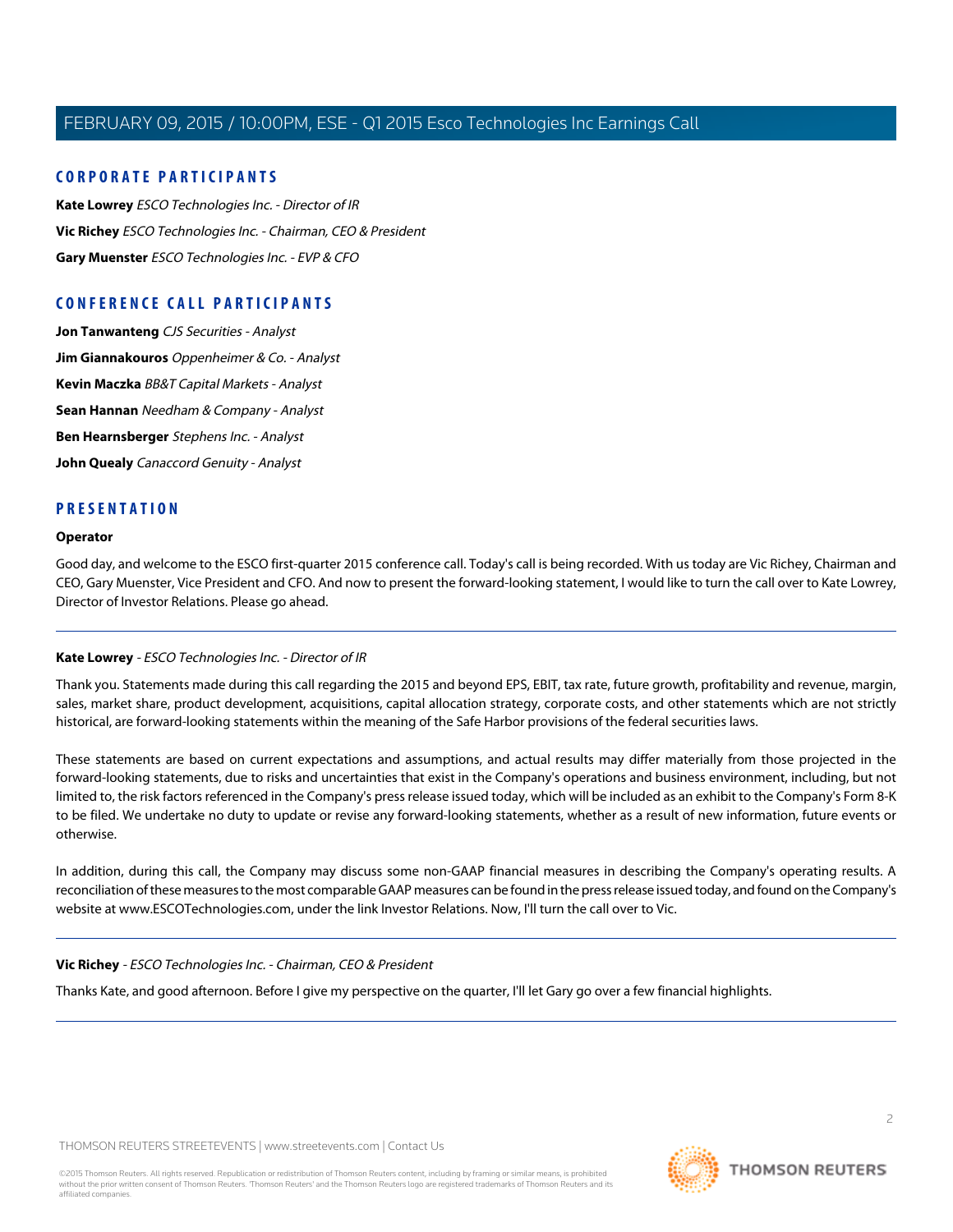## <span id="page-2-0"></span>**Gary Muenster** - ESCO Technologies Inc. - EVP & CFO

Thanks, Vic. Consistent with the theme of the last five or six quarters, and certainly since the sale of Aclara, our financial goals have been well-defined, and are as follows: Execute on our financial plan, deliver solid earnings results that meet or exceed expectations, position the Company for sustainable long-term earnings growth, enhance our focus on returns, and follow our capital allocation plan. I think we achieved all of these, given our first-quarter results.

In November, we expected Q1 EPS to be in the range of \$0.28 to \$0.33, and I'm pleased to report that we beat the top end of our range by \$0.08, as we delivered \$0.41 a share. The better than expected tax rate yielded approximately \$0.05 of this beat, and was driven by the extension of the research credit for one year.

The remainder of the increase in earnings was a result of solid operating performance at Doble and in Filtration, along with ongoing and effective cost management across the Company. During Q1, the impact of foreign currency exchange rates was immaterial.

As a reminder, for comparative purposes, the 2014 results exclude the charges related to the Crissair facility consolidation that we completed last year. I'll call out a few highlights from the release to allow you to better understand the underlying results.

Q1 sales decreased about \$4 million from prior-year, driven by the nearly \$8 million drop in Filtration, partially offset by a \$4 million or 14% increase in sales at Doble. Test sales were comparable year-over-year.

At the beginning of the year, we had expected lower Q1 Filtration sales and communicated this in our November guidance. Filtration sales were expected the decrease from the following: lower space sales at VACCO related to the SLS program, lower KAZ probe cover sales at Tech, and lower sales at Crissair due to timing of obtaining first article test approval from certain aerospace customers, which moved these sales into Q2. Doble sales came in above plan and significantly above prior year, driven by higher-than-expected international sales, including Saudi, a strong quarter of F-Series protection suite products, which carry above-average margins, and additional software and service business, including dobleARMS.

Our gross margin increased 130 basis points to 41.6% in the quarter, driven by Doble's exceptional performance, which carried through EBIT. Regarding, EBIT Doble and Filtration beat our internal plan, while Test was below plan, due to the timing of several projects which slipped out of the quarter. Corporate costs were lower than last year due to the timing of spending, primarily related to professional fees.

On the balance sheet, we continue to maintain a very favorable debt level at \$21 million of net debt outstanding at December 31. We remain committed to our capital allocation strategy, which includes repurchases and dividends. As such, we returned \$8.5 million to shareholders during the first quarter, and we continued buying shares through mid-January. We expect to opportunistically repurchase shares in the open market throughout 2015, as we continue to be supported by a strong balance sheet.

A significant highlight of Q1 was the continued strength of our entered orders. We booked \$152 million in orders during the quarter, reflecting a 10% increase in backlog, which resulted in a \$335 million backlog at December 31. Usually, our first-quarter order level is the softest quarter of the year, but this level of orders is a Q1 record on a continuing operations basis.

The Test business had a book to bill of 153%, led by a \$10 million automotive chamber in China, followed by the Filtration book to bill of 135%, which includes additional KAZ orders and strong space and aerospace orders. This order strength bodes well for the balance of the year.

Our guidance and overall outlook for 2015, while unchanged from \$1.70 to \$1.80, is certainly helped by our Q1 results. Getting off to a solid start in the year with our Q1 results provides some additional comfort in our ability to achieve our full-year goals.

Regarding Q2, we are guiding EPS to be in the range of \$0.27 to \$0.32 a share, which is obviously lower than Q1. It is important to note that the first half of the year is above our original expectations from both an EBIT and an EPS perspective. As noted in the release when compared to Q1, Filtration and Test are expected to generate additional EBIT, as their sales volumes are expected to increase significantly, and Doble is not expected to repeat its nearly 30% EBIT margin, as Q1 was extraordinary, given its sales volume and sales mix.

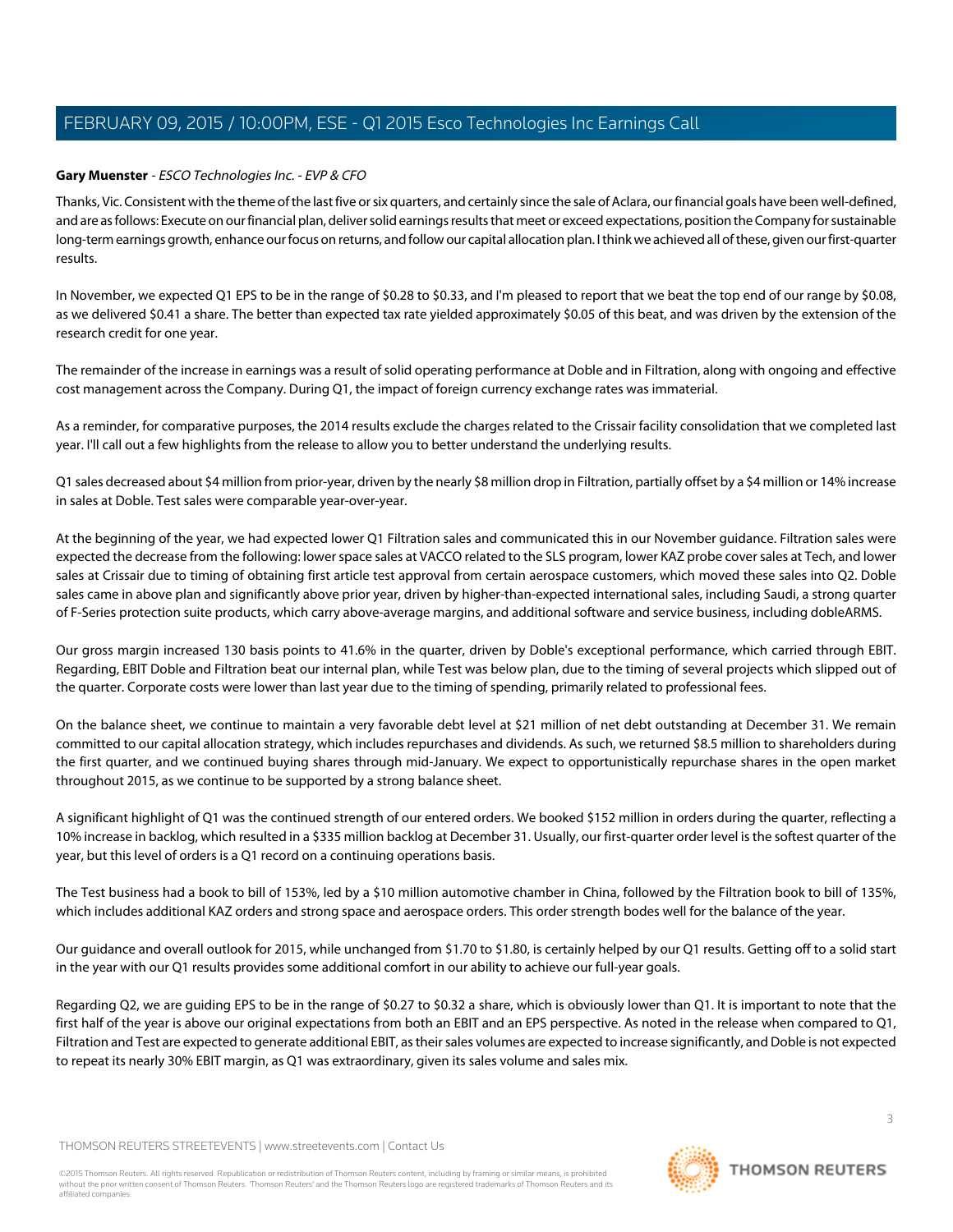For Doble's six-month expectations, EBIT margin is expected to reflect a more normal level in the low to mid-20%s. Corporate costs are expected to be significantly higher, due to a large amount of professional fees incurred supporting our M&A activities, including the completion of ENOSERV, which happened in Q2. Lastly, we expect a more normal tax rate of 34% in the quarter.

I'll be happy to address any specific financial questions when we get to the Q&A section. I will turn it back over to Vic.

## **Vic Richey** - ESCO Technologies Inc. - Chairman, CEO & President

Thanks, Gary. As a reminder, the three-year outlook we communicated during our investment day by September included growing our top line 10%, increasing EPS 15% on a compound basis. Over the past five months, and considering our solid start to the year, our order strength and our M&A outlook, we believe these goals are reasonable and remain achievable.

I'm pleased to welcome ENOSERV to the ESCO and Doble families, and I believe their future growth opportunities are well-defined and tangible. ENOSERV's multiple software platforms complement and expand Doble solutions in power relay protection. ENOSERV also expands Doble's position as not only a leading test set manufacturer and service provider, but now a market leader in the very important software space for power providers and users.

We continue to explore additional acquisition opportunities, with the primary focus on adding capabilities and solutions to USG and Fluid Flow. Across the Company, our core business continues to present us with long-term organic growth opportunities, that when supplemented with our M&A strategy create an exciting outlook for ESCO over the next several years.

In Filtration, we remain bullish on our underlying growth and profitability, driven by last year's aerospace program wins, coupled with having some sizable programs such as the A350 moving toward production. The Test business remains solid, both from a top and bottom line perspective, as the outlook contains several additional projects, such as the automobile chamber win in China, which are expected to deliver strong profitability in 2015 and beyond. The EMP market continues to provide enthusiasm, as we are bidding on a number of opportunities, both domestically and internationally.

At Doble, we made significant investments over the past few years, which was necessary to accelerate their growth, both domestically with new products and solutions, as well as internationally, by entering new markets. I think we're seeing the results of that investment being realized this year, and expect it to continue in the future.

We're well-positioned for solid organic growth, and have the capacity both from a financial and management bandwidth perspective to augment our growth with appropriate acquisitions. We look forward to an exciting and successful remainder of the year.

So to wrap up, I'm very pleased with our Q1 results, I'm comfortable that our three-year financial goals remain on track, I'm optimistic about our growth prospects, both short-term and longer-term. Our priorities remain simple and straightforward: execute and deliver our commitments in the core business, maintain our focus on new product development, supporting organic growth, and supplement our existing plan with accretive acquisitions around our core business. I'd now be glad to take any questions you have.

# **QUESTIONS AND ANSWERS**

# **Operator**

(Operator Instructions) Jon Tanwanteng, CJS Securities.

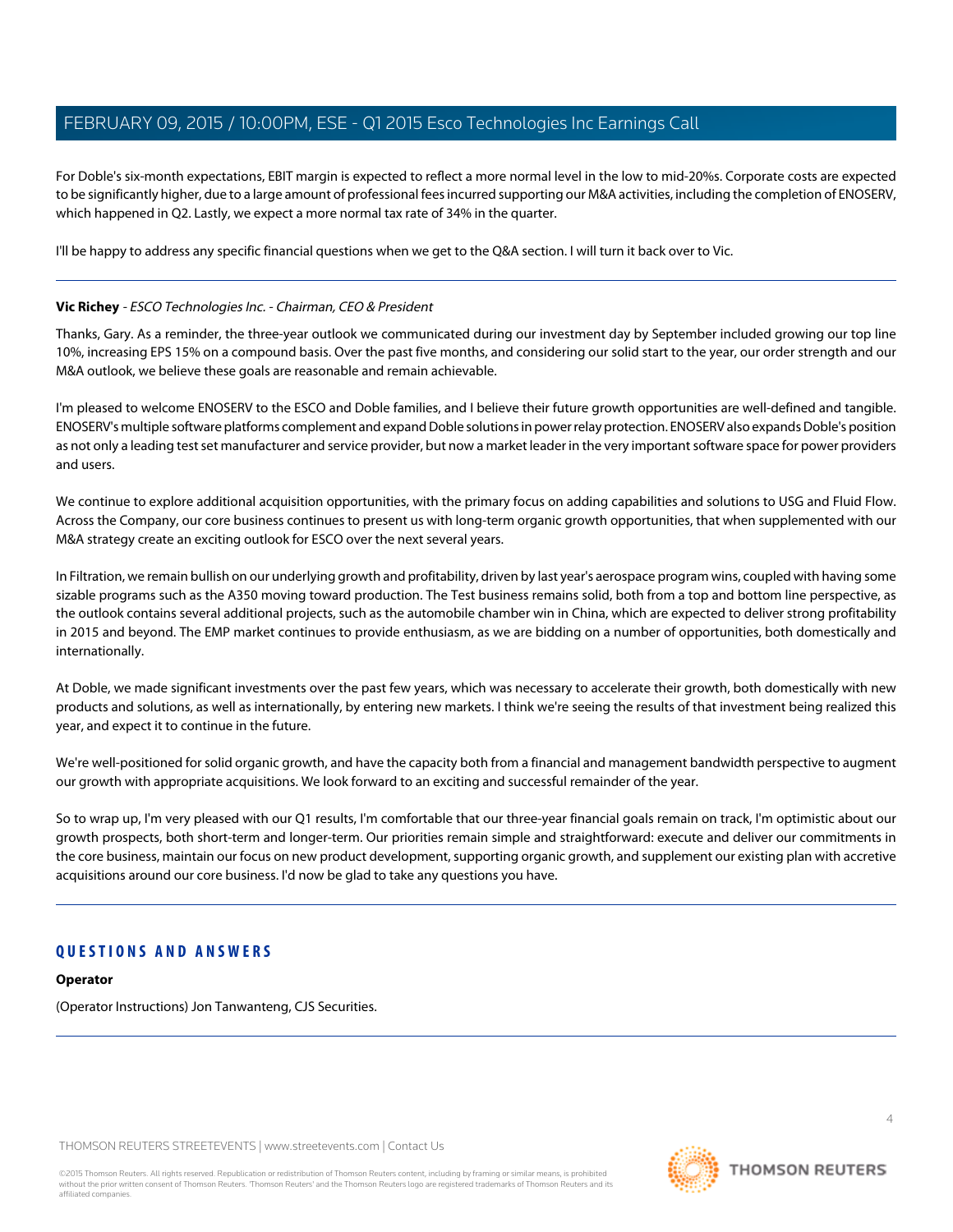#### <span id="page-4-0"></span>**Jon Tanwanteng** - CJS Securities - Analyst

Very nice quarter. So you had almost a 30% margin in Doble. Can you give us more color on what drove that specifically, and is any part of that strength sustainable at all?

#### **Vic Richey** - ESCO Technologies Inc. - Chairman, CEO & President

Yes, it's a couple things really, and some are -- it's really more mix than anything else, as we called out the F-Series, which is one of the more profitable products we had coming out, the outsize number of those which we delivered in the first quarter. Also, some of the service contracts that we have, also carried a higher than normal profitability. So those are the two big things that drove it.

We'll see that from time to time, based on the mix of the business, as Gary mentioned, we're going to return to more normal levels in the second quarter, but obviously, as we're trying to grow the business, invest in the business, we looking to invest in the places that do have higher levels of margin.

Certainly something like ENOSERV will help us in that regard as well, because it not only has a pretty decent profit margin, but also a good bit of that is recurring business, where we are getting that every year from the same customer. So don't anticipate having the same level every quarter obviously, but what really drives that is the mix that we have in the business.

#### **Jon Tanwanteng** - CJS Securities - Analyst

Okay, great. And then can you talk a little bit more about ENOSERV? One, is it expected to be accretive? And two, how does it mesh with Doble's businesses, and what are the revenue and margin opportunities?

#### **Vic Richey** - ESCO Technologies Inc. - Chairman, CEO & President

Sure. The margins, I think, are going to be consistent with what we see at Doble on an average basis, the mid-20%s type thing. I forgot the rest of the question already; I'm sorry.

#### **Jon Tanwanteng** - CJS Securities - Analyst

Is it going to be accretive?

#### **Vic Richey** - ESCO Technologies Inc. - Chairman, CEO & President

Accretive, I'm sorry, so it would probably be a push this first year, just because of professional fees and bankers fees and those kind of things. But certainly, going into next year, we anticipate it to be accretive.

#### **Jon Tanwanteng** - CJS Securities - Analyst

Okay, thanks and then just on the Test segment --

#### **Vic Richey** - ESCO Technologies Inc. - Chairman, CEO & President

As far as, is it working in with the Doble business, what they really bring to the party is a couple of test suite softwares that interface with the Doble business hardware and software already. They're going to roll it into their ARMS product, as well, as I think it gives us an opportunity to sell more of our hardware as a result of having a more robust software.

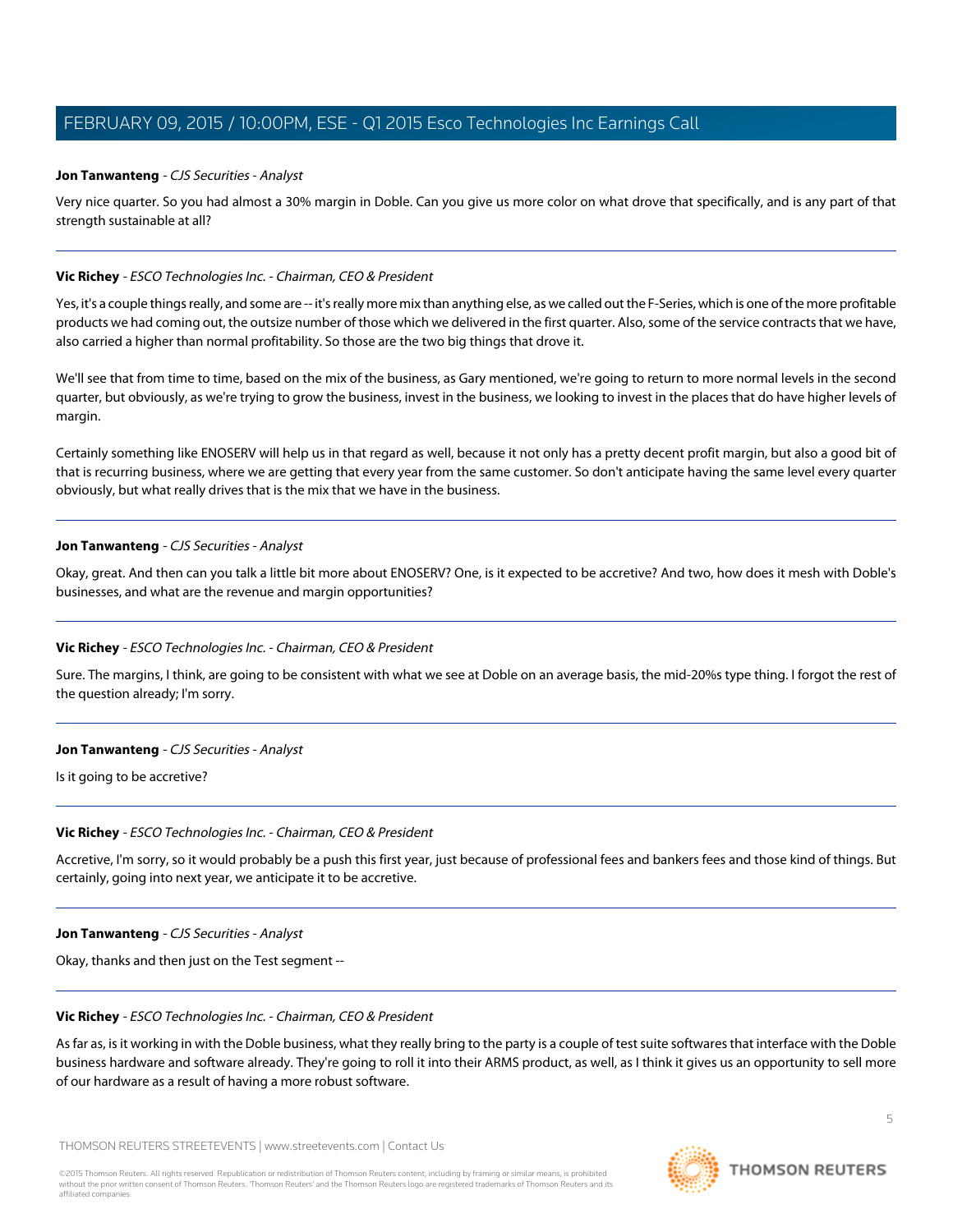# **Jon Tanwanteng** - CJS Securities - Analyst

Great, thanks. And then just a quick question on the Test business, you pushed out a couple projects to March, I believe. Does that push anything else out into June, or do you expect it all to be caught up?

## **Vic Richey** - ESCO Technologies Inc. - Chairman, CEO & President

It should get caught up, but there's some chance, as we have talked about before, part of the problem with that business is these things will move from quarter to quarter. But we think the majority of that get back into the quarter, but some of it may slip into the third quarter, as well.

## **Jon Tanwanteng** - CJS Securities - Analyst

Okay, great. I'll jump back in the queue. Thanks.

## **Operator**

<span id="page-5-0"></span>Jim Giannakouros, Oppenheimer.

# **Jim Giannakouros** - Oppenheimer & Co. - Analyst

Just to follow on, on the Test business, I get that it's lumpy, but the orders, even excluding that \$10 million order you got in China, pretty stellar. Is there anything inflating, any other big project, big order in there? In your 1Q orders?

# **Vic Richey** - ESCO Technologies Inc. - Chairman, CEO & President

I'd say the next biggest order was we had a big shielding order from Finland, I think it was about \$5 million. And then the next biggest order is probably \$1.5 million, so I would just say that was really good performance, really good orders for the quarter, because we did have the one and then the Finnish shielding order, but other than that, there was nothing out of the ordinary, no other very large order.

# **Jim Giannakouros** - Oppenheimer & Co. - Analyst

Okay.

# **Gary Muenster** - ESCO Technologies Inc. - EVP & CFO

Jim, carrying that out forward, what we like about that is that, hopefully, when you start talking about aggregation of \$1 million and \$1.5 million orders, that you get a little bit more of a smoothing effect over the next three to five quarters, instead of the big lumpy one-offs that hit \$5 million or \$6 million in a quarter and go away.

So we're really pleased to see the number of quote small orders, small being \$1 million, and \$750,000 to \$1 million, too, around that is, it's really impressive to see that level of volume hit this early in the year.

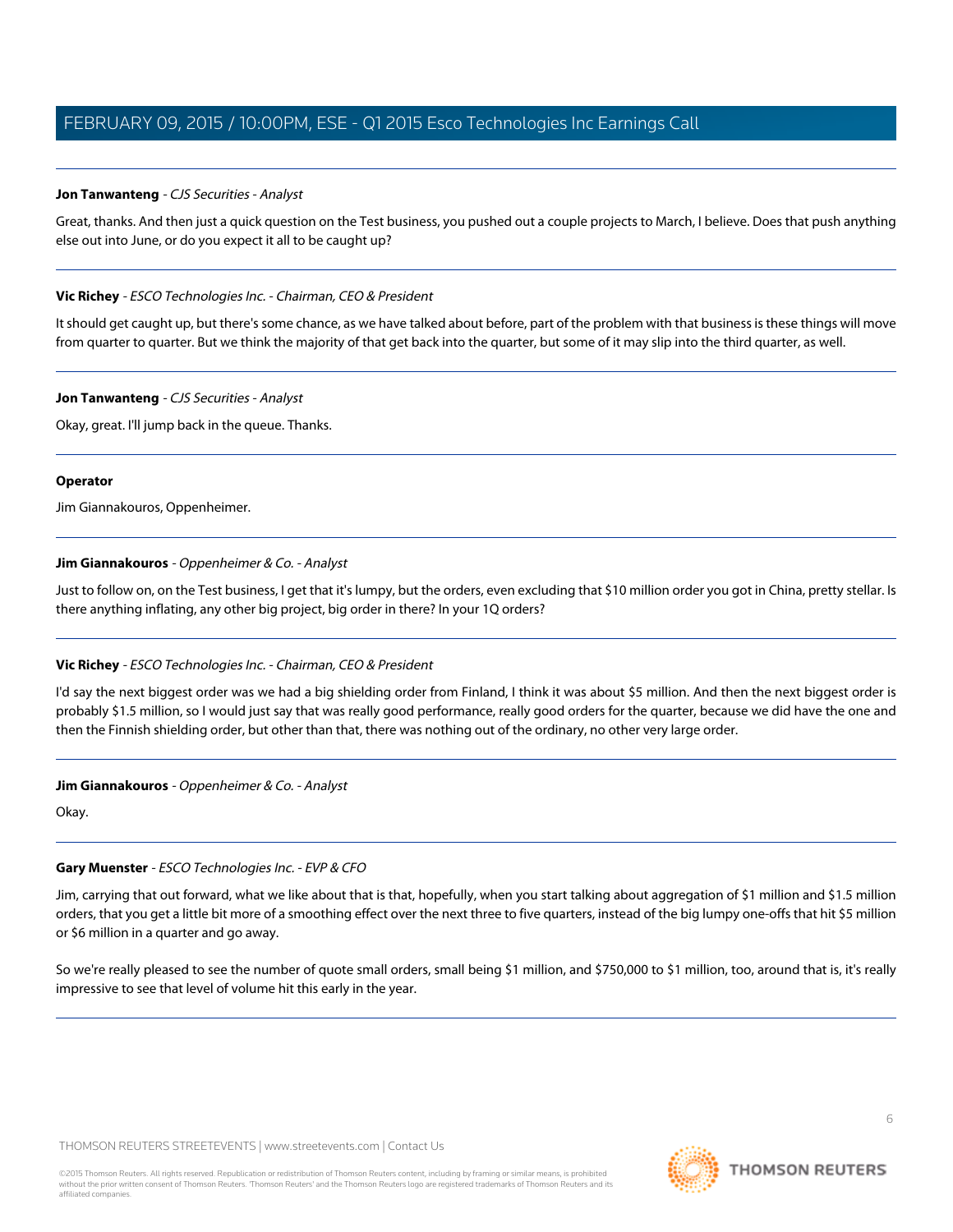## **Jim Giannakouros** - Oppenheimer & Co. - Analyst

Okay. Great. And can you help us, from a magnitude perspective Gary, just as far as how much, can you size the slippage that your saw in 1Q? And maybe just if you can walk us through how we should think about the related, I guess, revenue recognition of what you have in backlog in Test? Admittedly, it is lumpy, but just trying to get a feel for how 2015 from your perspective should map out.

## **Gary Muenster** - ESCO Technologies Inc. - EVP & CFO

Yes. I'd say it was about \$5 million on the top line that was in the baseline, that moved to Q2. And to clarify how Vic mentioned it, a lot of that catches up, but what we also look at is at the end of that quarter, there is projects that are expected to complete in March, that might not -- most likely aren't these same ones. And so it's just -- you're trying to throw a dart at a board that's moving in 400 projects all over the world.

And so, we've always tried to talk about an annual view here, and we do our best to try to track down the quarters, but if you peg \$5 million coming from Q1 into Q2, that moves you up into Q2 expectations of \$45 million to \$48 million kind of revenue; and I'd put \$2 million of risk on the back end of that, just because projects that we have today scheduled to complete in March, if they slip a week into April, they're a third-quarter thing. So it's really a \$5 million band around the quarters, is how it seems to have stabilized itself over the last five or six quarters.

## **Vic Richey** - ESCO Technologies Inc. - Chairman, CEO & President

Yes. I think one good thing, though, is getting more and more backlog. Going into this quarter, we've got the largest backlog that we've had in that business. So that gives us a little more comfort that the year is going to -- in that business will turn out like we (technical difficulty).

## **Jim Giannakouros** - Oppenheimer & Co. - Analyst

Okay. Great, understood. And then yes, on the backlog, I share that sentiment, that's definitely a good thing. On the profitability, just one last question on Test, is that 13% or low-teen level still what you're eyeing for 2015 and longer-term, or has that shifted at all?

# **Vic Richey** - ESCO Technologies Inc. - Chairman, CEO & President

That's certainly still our target, for sure.

# **Jim Giannakouros** - Oppenheimer & Co. - Analyst

Okay. I guess same question for Filtration, it definitely came in lower than I had anticipated, and I believe that your comments last quarter led us to believe that profitability should stay in that high-teens, maybe even knocking up against 20% in Filtration. Has that changed, given the puts and takes in that segment?

# **Vic Richey** - ESCO Technologies Inc. - Chairman, CEO & President

I think our expectations are still very solid for the Filtration business. I'd say that -- and maybe we just didn't do a good job of explaining it last quarter. But we had a couple things that we were fighting in this first quarter, but I think we identified those, in that TekPackaging had the one line shut down for the whole quarter, so that was impacting the margin.

And then the other thing that was maybe a little unexpected was, with the move into Crissair, the consolidation of Crissair and Canyon, we thought we would be able to get all of the sign-offs from the customers. Because what you have do in these aerospace programs is, if you change a facility, you have to send the customer all the information about their parts, and they have to sign off and say, okay, you're good to produce it in the new facility. We thought we had gotten all of those done in the first quarter.

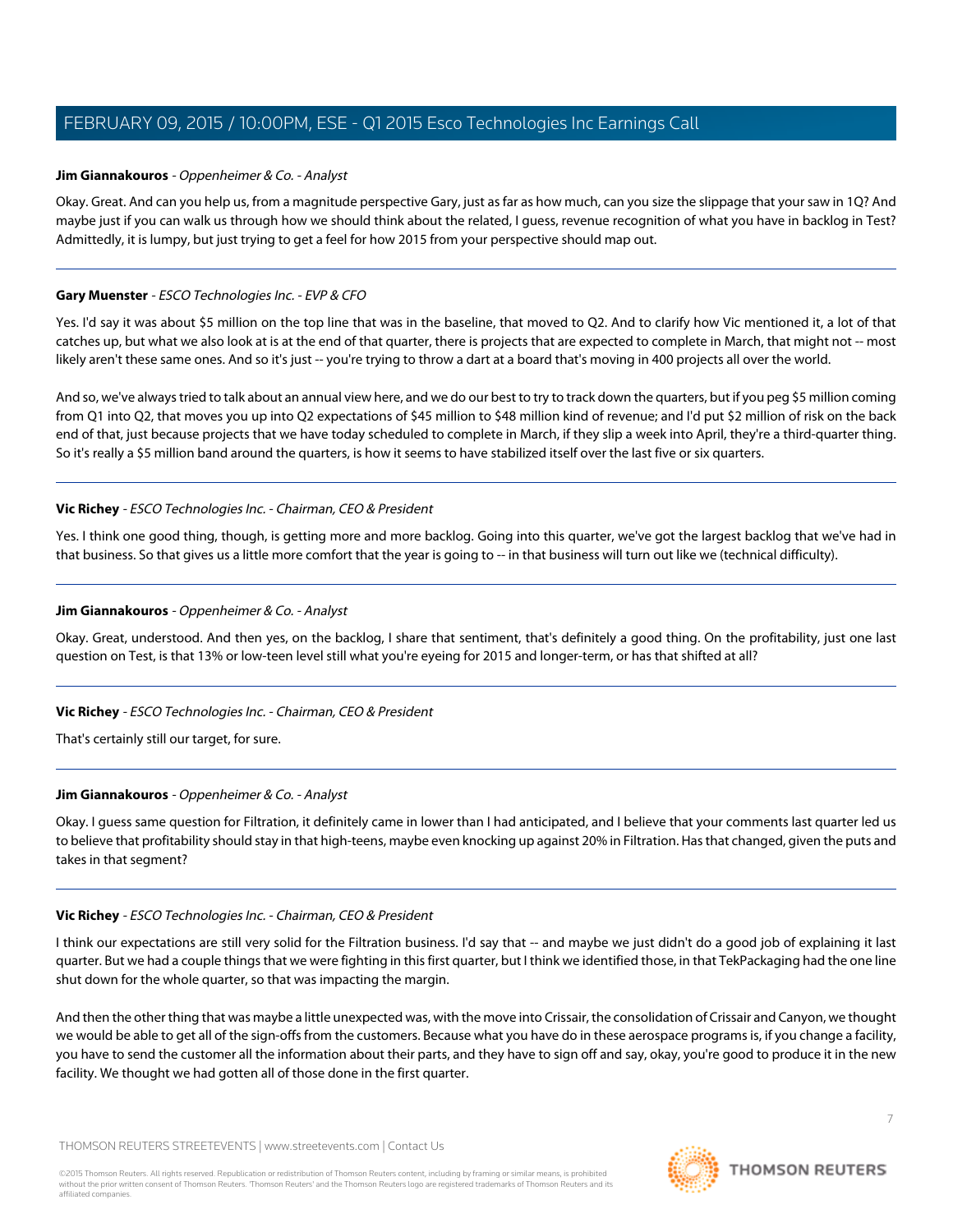Some of those have slipped into the second quarter, as a result of the customer just not getting them signed off. It's not an issue of them not going to do it, it's just one of these administrative things that they didn't get around to. So some of those now had slipped into the first quarter, but we were just -- in fact, Gary and I were both just out there last week, and all of those approvals from the customers now are in hand, so that will all be a catch-up in the second quarter.

#### **Jim Giannakouros** - Oppenheimer & Co. - Analyst

Okay, great. That's all I had. Thank you.

## **Operator**

<span id="page-7-0"></span>Kevin Maczka, BB&T Capital Markets.

# **Kevin Maczka** - BB&T Capital Markets - Analyst

Congratulations. To piggyback on that Filtration question, so you expect the volume to be up significantly as we go from Q1 into Q2. Vic, is it these customer approvals that you now have that allows you to do that, or is there something else going on either in the VACCO or the Tek program, or something else that drives volumes up significantly in Q2?

# **Vic Richey** - ESCO Technologies Inc. - Chairman, CEO & President

Well, again, we'll have the line at TekPack up and running, in fact it actually has started two weeks early, so that went well. As we mentioned, we got orders in advance of that. Then we do have all those approvals done now, and I think there's just some additional volume, I think, at VACCO, as well.

# **Gary Muenster** - ESCO Technologies Inc. - EVP & CFO

Right. Kevin just to put posts around that, if you remember the KAZ issue at Tek was at \$3 million basically, and it's just, we're down and now we're up, because the line is completed. So if you look at the Tek business alone, it's \$2.5 million to \$3 million up sequentially.

And then to put posts around the Crissair thing that we were talking about, on the first article testing, that was a couple million, and now we're fully rationalized in the facility, so we're blowing and going there. So that's expected to be up \$4 million or \$5 million sequentially.

To Vic's point, on the space business, that's why I tried to highlight the additional orders that we booked in Q1, not related to SLS. Those will be shipping in Q2, so we expect about \$2 million increase at VACCO. So when you bring all of that together, we're pretty confident that we can do a \$10 million sequential increase in Filtration Q1 to Q2.

And then you obviously absorb all the overhead, now that KAZ is back up and running, we're not getting killed by the idle facility while they're retooling. So when you pull \$10 million of incremental revenue through that business, you'll see a significant step change in their EBIT contribution.

# **Kevin Maczka** - BB&T Capital Markets - Analyst

Got it. That's very helpful. Gary, if I can go back to Doble, and I understand this was an exceptional quarter, the margins nearly 30%, and that won't always be that way. It sounds like you had very favorable mix on this F-Series project and in the services. But can you just help me understand, if you're thinking it normalizes for all of the first half down as low as 20%, or the low 20%s anyway, how do we get all the way down there? Can you maybe size the F-Series and service?

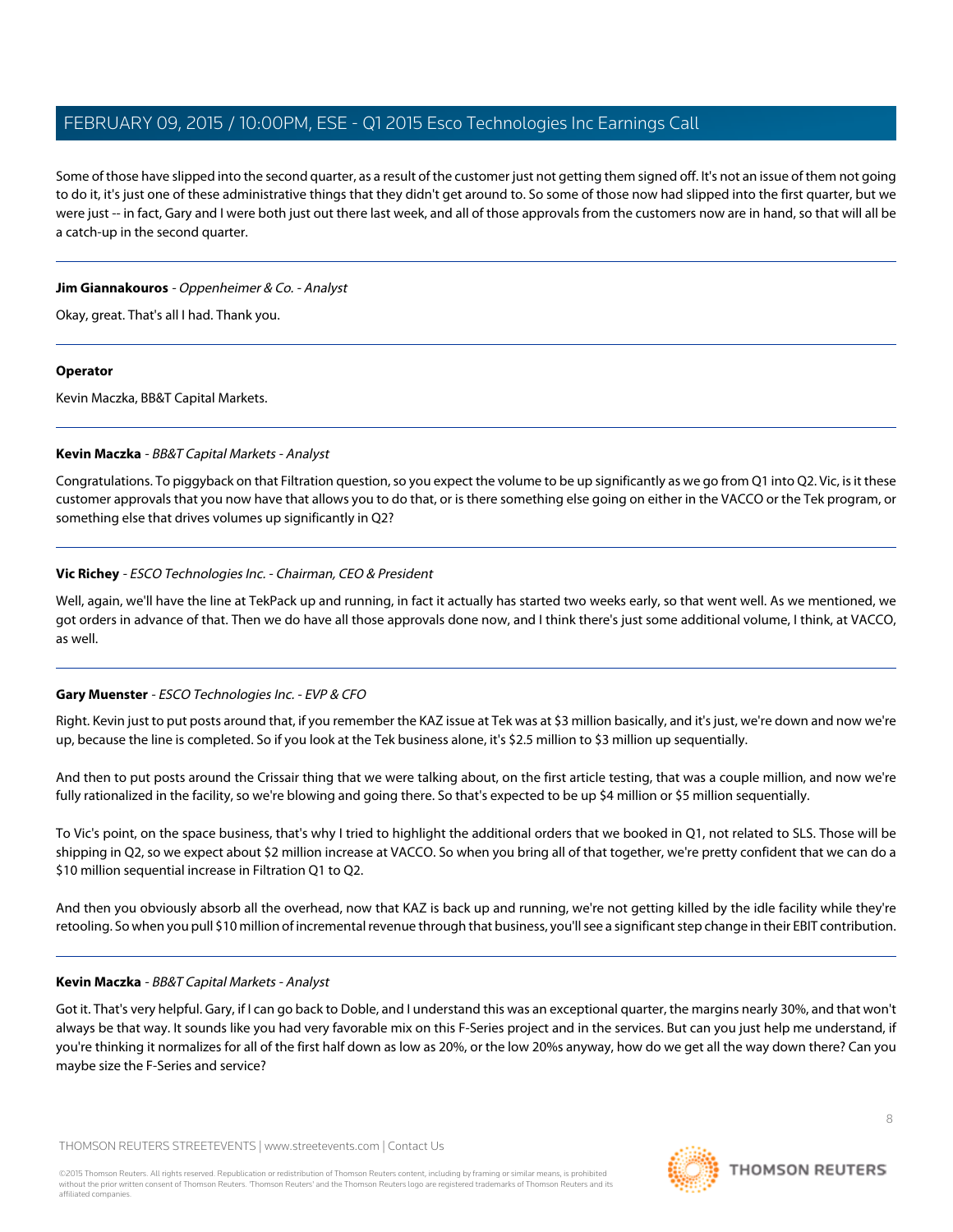# **Gary Muenster** - ESCO Technologies Inc. - EVP & CFO

I'd say in the quarter -- we sell this every year, and you don't sell it every month, though. So in the quarter, we had three customers that basically stepped up their buy, because we were looking at raising the prices after January 1, so that was part of it. So just to put total dollars around it, that was about \$4 million of revenue on the F-Series, and we had planned about \$2 million. And I don't really want to get into specific margins for obvious reasons, with competitors and customers and that sort of thing, but it's well above the Company average at Doble.

So if you step down about \$3 million of that \$4 million out of the quarter, and then obviously on the dobleARMS at SoCal Edison, we had all the software put in and all that, and obviously you don't install software every quarter, so that's worth about \$1 million on revenue that pulls out. And again, because that's software it's high-margin.

The other thing from the cost side, this is when we have our big Doble conference in the quarter, up in Boston, where we had about 1,200 customers come, and obviously we take the expense on that, which is about \$1 million. So you get a little bit of cost headwind, which hits every second quarter, but obviously sequentially it wasn't there in Q1. So a combination of lower F-Series, lower software, with the dobleARMS on the SCE project, and then some costs going in the other way.

So you will see a step-down there. And then if you just add the two together, I don't think Kevin, you should think about it as 20%, I think keeping it in the 23% or 24%, so obviously the step-down off 29%, it needs to be in the high teens.

And I think because of the costs of the conference, and then I think we have opportunities to do a little better than that, relative to the plan. So that's how the year shapes out. So from the six-month perspective, when we talk three months from now, it will be at or above your historical view of the margins that are contributed there.

# **Kevin Maczka** - BB&T Capital Markets - Analyst

Right, so that's great. But just be clear, your guidance is unchanged for the year at 24% but you're saying we may even see the high teens in Q2?

# **Gary Muenster** - ESCO Technologies Inc. - EVP & CFO

Potentially, yes.

# **Kevin Maczka** - BB&T Capital Markets - Analyst

Okay. And then, just finally from me, the corporate costs will be higher on the deal in Q2. Can you give some numbers there, and do you expect that to continue to stay elevated as you pursue other deals?

# **Vic Richey** - ESCO Technologies Inc. - Chairman, CEO & President

Yes that's a little bit of an unknown, but obviously the costs associated with closing ENOSERV will hit in the second quarter. I kind of hope we do have some additional corporate costs, because that means we got good opportunities to pursue acquisitions, but I think it will go back to a more normalized rate, like maybe you saw some normal quarters last year. You take the first few quarters and average those out, and I think that's more what you're going to see.

There is nothing in sight that's going to have a big impact one way or the other on the corporate costs. So it really will depend on opportunities that present themselves from an acquisition perspective.

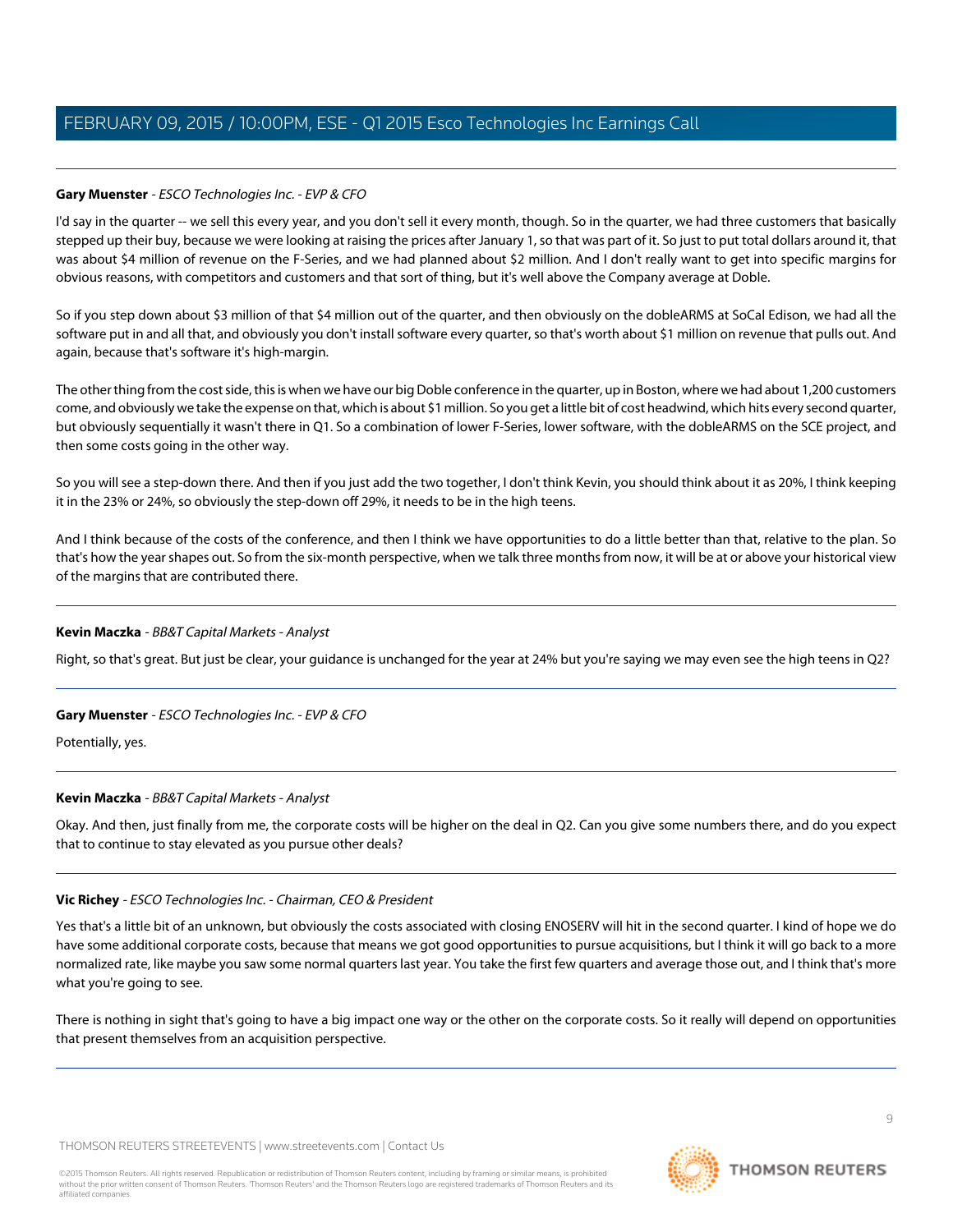## **Gary Muenster** - ESCO Technologies Inc. - EVP & CFO

Kevin, the way the model lays out, other than if we are successful with another acquisition, the step-up in Q2 obviously involves a bank fee. We used a banker to keep it exclusive, and then obviously the professional fees to close it. So it will step up, the costs will step up in Q2 for that one time bank fee.

And again, based on the model, nothing else is -- we don't predict when an acquisition will close, so it will step back down in Q3 unless we drop another deal in. So what you anticipate with this step-up in Q2 is not the plan for the rest of the year, absent the one-off transaction.

#### **Kevin Maczka** - BB&T Capital Markets - Analyst

So normal has been \$6 million or so, and, what, we see an extra couple million in Q2, just one time?

## **Gary Muenster** - ESCO Technologies Inc. - EVP & CFO

Yes, I wouldn't say a couple million. I would say in the low \$1 million, \$1.5 million maybe, and then step it back down to the \$6.2 million, \$6.3 million level for just the normal hunting and fishing stuff we do with it.

## **Kevin Maczka** - BB&T Capital Markets - Analyst

Okay, great. Thank you.

#### <span id="page-9-0"></span>**Operator**

Sean Hannan, Needham & Company.

#### **Sean Hannan** - Needham & Company - Analyst

Can you talk a little bit about the backlog, in a little bit more detail? How you expect this to materialize in the coming quarters? I think there's been some detail you've provided tonight; just see if we can summarize all of that.

And then to what extent should we expect then a pullback in margins in the near term based on that mix? I think we alluded to, or talked about Doble coming down a little bit, so just trying to also get a summary viewpoint of how that transpires Q2 and moving forward, based on -- especially as we look at other aspects of booking, such as Test being so strong, and how that plays into the whole scenario. Thanks.

#### **Vic Richey** - ESCO Technologies Inc. - Chairman, CEO & President

I think as you look at our backlog, just from a macro perspective, it's consistent with what it's been historically, as far as how it's going to play out. The only difference I would say is, we've always carried some level of these hovering orders at VACCO, there's a good bit of that, which we'll deliver over the next several years rather than all this year.

And then in the Test business, really everything that we have in backlog now should deliver this year, except for the automotive chamber. We may get a little bit of that at the end of the year, we may not; that's a little bit unclear this far out for a project that size, so that's another one, which at least the vast majority of it we deliver in 2016.

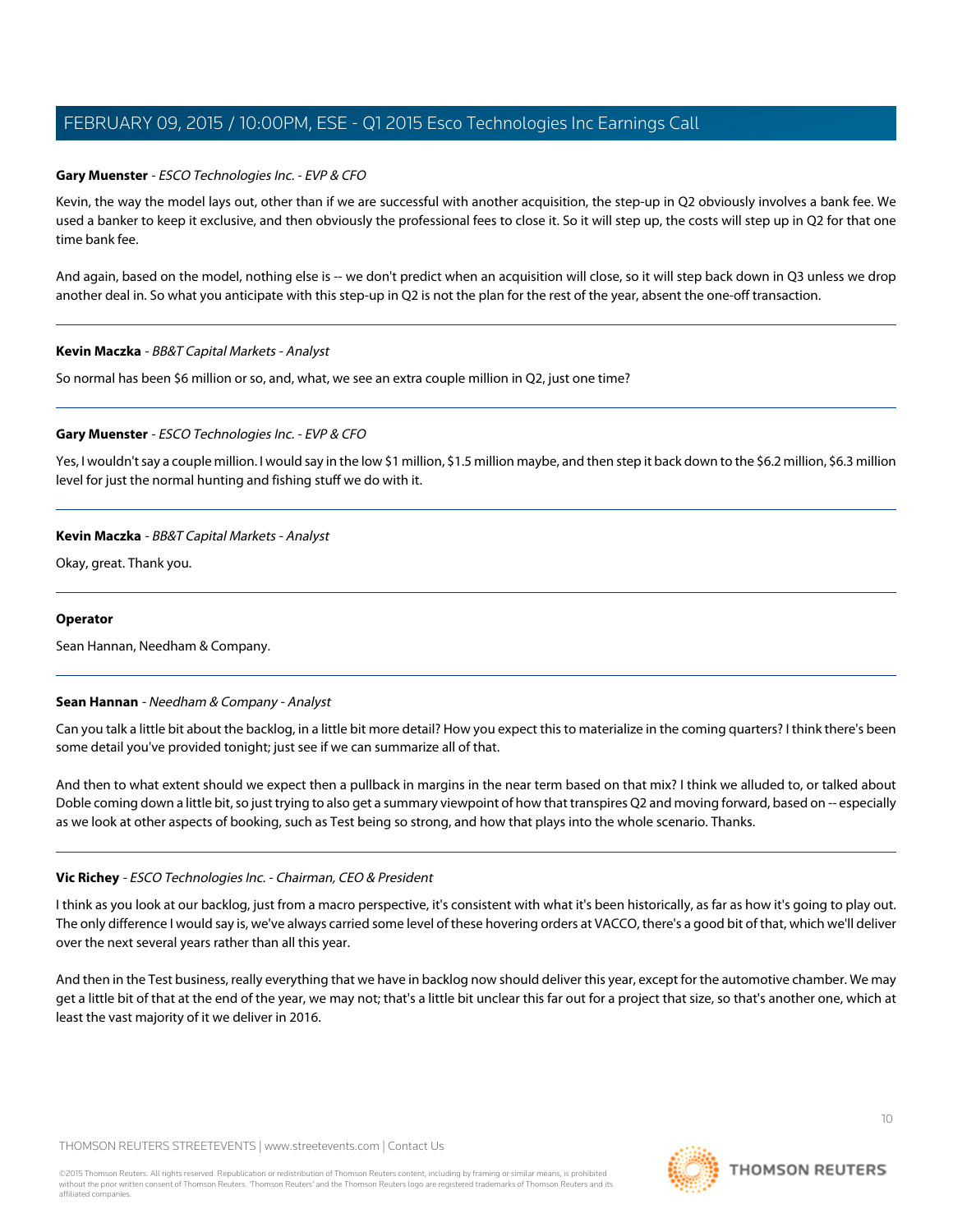But other than that, I would say it's pretty typical. Most of the things that -- Doble is a book to bill business, what they bring in they send out within the year. The Test business, I mentioned everything other than the one project will probably be delivered this year, or the vast majority of it, and then the Filtration business, with the exception of what we have at VACCO, that will deliver this year, as well.

# **Sean Hannan** - Needham & Company - Analyst

Okay, that's helpful. And then, within the Test business, I think there was a lot of early smaller expectations, but optimism around developments for EMP, I think that you started to see some momentum there. I think we've also got a sense that maybe that's perhaps paused a little bit. Just want to see if we can get a perspective around your viewpoints on the development of that marketplace, and your play within that.

## **Vic Richey** - ESCO Technologies Inc. - Chairman, CEO & President

Yes. I'm very happy with our position in it, first of all. I do think that the jobs that have been let, we've been able to get the vast majority, particularly the higher-end projects. I was just in Asia two weeks ago with all of our Asian team, which included Japan, Taiwan, Korea, India, and there's a lot of interest there.

It's not turning into orders as quickly as you ever hope, but we think there is a great opportunity there, particularly in Korea, which we have entered a number of projects there. Finland I mentioned as well. So I think the opportunity is there, and it's just going to be a matter of how quickly it materializes, but we feel like we're very well positioned for it. I think we got the right people pushing it, and it's just a matter of the uptake of the industry.

But I think at some point, that's going to accelerate. We just saw an article today where the US is looking at all their nuclear plants and whether those need to be EMP shielded, apparently it's getting a lot of attention, so obviously we're going to continue to chase that as well.

So it's one of those things you never hope for an incident, but if there ever is an incident, I think we'll have a hard time keeping up with the business. But in the interim, it's a matter of us pushing it pretty hard. But there's a lot of interest, there's a lot of opportunities we're bidding. We have been brought in on a consulting basis at a number of places, that are looking to do this, or at least evaluate in that. And obviously, if you are on the consulting side first, you get a better opportunity to actually win the business, if it does go to tender.

# **Sean Hannan** - Needham & Company - Analyst

Okay. That's very helpful. And then last question here, do we have any further insight at this point, in terms of within your Doble business, and specifically within Saudi Arabia, in terms of follow-on projects beyond what you were initially engaged for, for those first 1,000 transformers? Any further developments or viewpoints around how that may materialize there? Thanks.

#### **Vic Richey** - ESCO Technologies Inc. - Chairman, CEO & President

Well, a couple things. We've got people in country now talking about the follow-on contract, and we've talked all along that it's going to be hopefully a multi-year deal. We don't have a contract there yet, but we are in discussions about that.

Additionally, the best thing is, contract's going very well. The customer's happy, they're getting what they wanted, we're making decent money on it, and so I don't anticipate there would be any reason for it not to go forward. Obviously, with the price of oil being down, that's always a concern. But my view is, this is pretty low down the food chain, if you will, and it's going to save them money.

So this is a place where, for a relatively small investment, they're really improving the efficiency of their grid, which is something they need to do, and something that's going to save them money. So we feel good about what's going on over there. I think we mentioned we entered an order

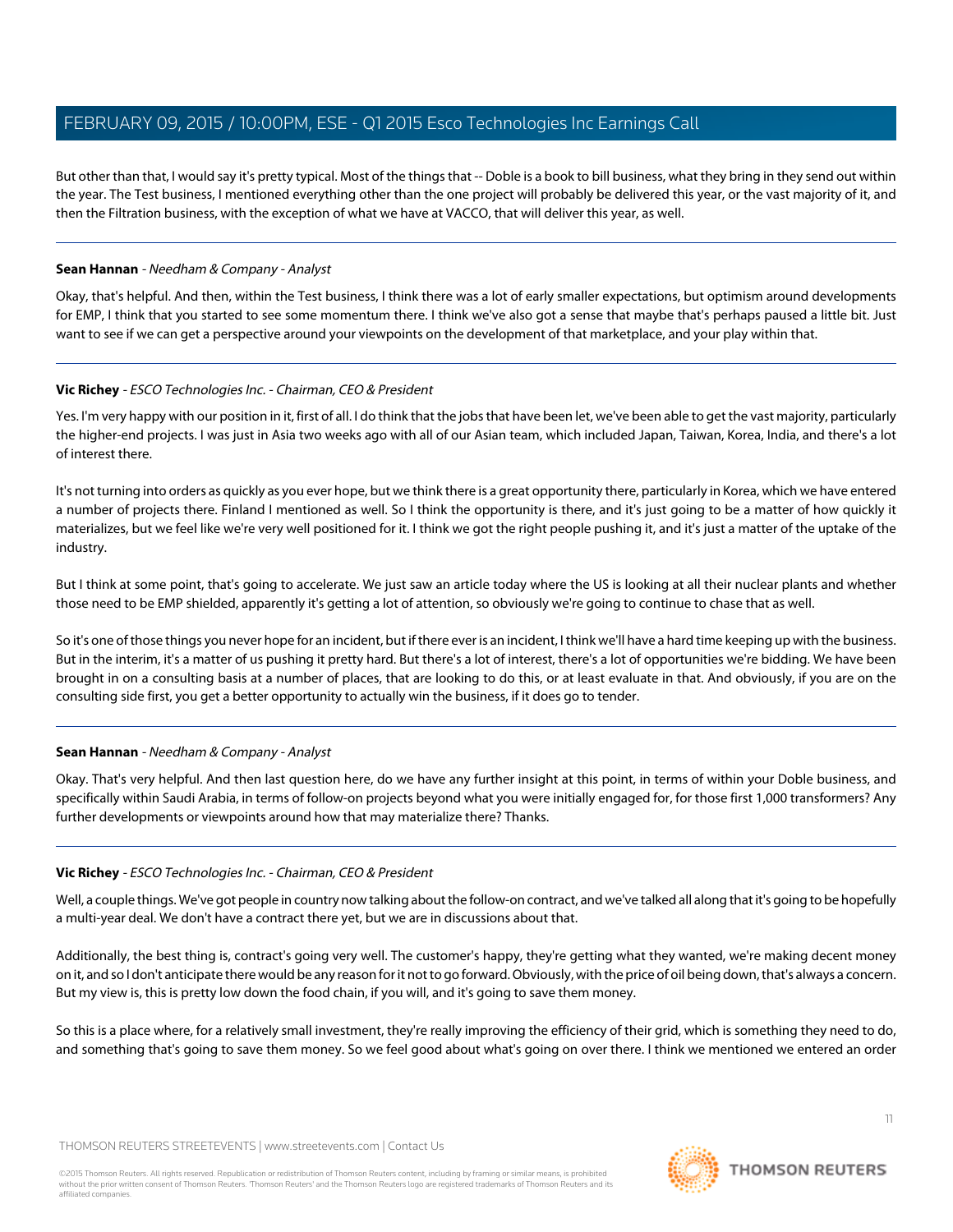with another utility in Saudi Arabia for a little over \$1 million. Both of those are getting a lot of interest around the Middle East, so we think this should be a nice entry point for us, and that we'll be able to exploit with a number of other utilities in the area.

#### **Sean Hannan** - Needham & Company - Analyst

Great. Thanks so much for taking my questions.

## **Operator**

<span id="page-11-0"></span>Ben Hearnsberger, Stephens.

## **Ben Hearnsberger** - Stephens Inc. - Analyst

I wanted to dig back into the Doble margin. So last year, first half, you did 24% margins, and this year, you're kind of guiding to flattish margins, despite the fact that we've got some higher margin revenue rolling through with the Saudi contract. Can you just help me understand the puts and takes, maybe the mix last year versus the mix this year, and why the maybe conservatism around the margin guidance in Doble?

# **Vic Richey** - ESCO Technologies Inc. - Chairman, CEO & President

I think one thing that happened last year, and it's always kind of a -- you never know what's going to happen, but we have this lease program, where we lease these things on a yearly basis. On occasion, a customer will say: Hey, I want to buy mine out. And so I think we had that, I think it was in the first quarter of last year, where a customer came to us and said we want to buy that out. While it wasn't a huge contract, I wouldn't say it was all profit, but it was basically all profit.

So you on occasion have those, which certainly helps your margin. We have not projected that that's going to happen this year. There's always that opportunity, but we haven't projected that, because nobody's come to us to date and said that's something they're looking to do. So that's probably the biggest difference.

# **Ben Hearnsberger** - Stephens Inc. - Analyst

Okay, thanks. And then, maybe at a higher level, the five large platforms in Filtration relative to three months ago or the last call, are those ramping or expected to ramp, according to your initial expectations, or has anything changed in the last three months with regards to those?

# **Vic Richey** - ESCO Technologies Inc. - Chairman, CEO & President

No, nothing has changed I would say that the kind of plans that we've had with our customers have remained very consistent. In fact, as I mentioned, we were just out there and real time update on those, and they all feel really good, so I don't anticipate any change in those rollouts.

#### **Ben Hearnsberger** - Stephens Inc. - Analyst

What about engineering expenses ahead of those? Are they running higher than maybe you expected, or lower, or no change?

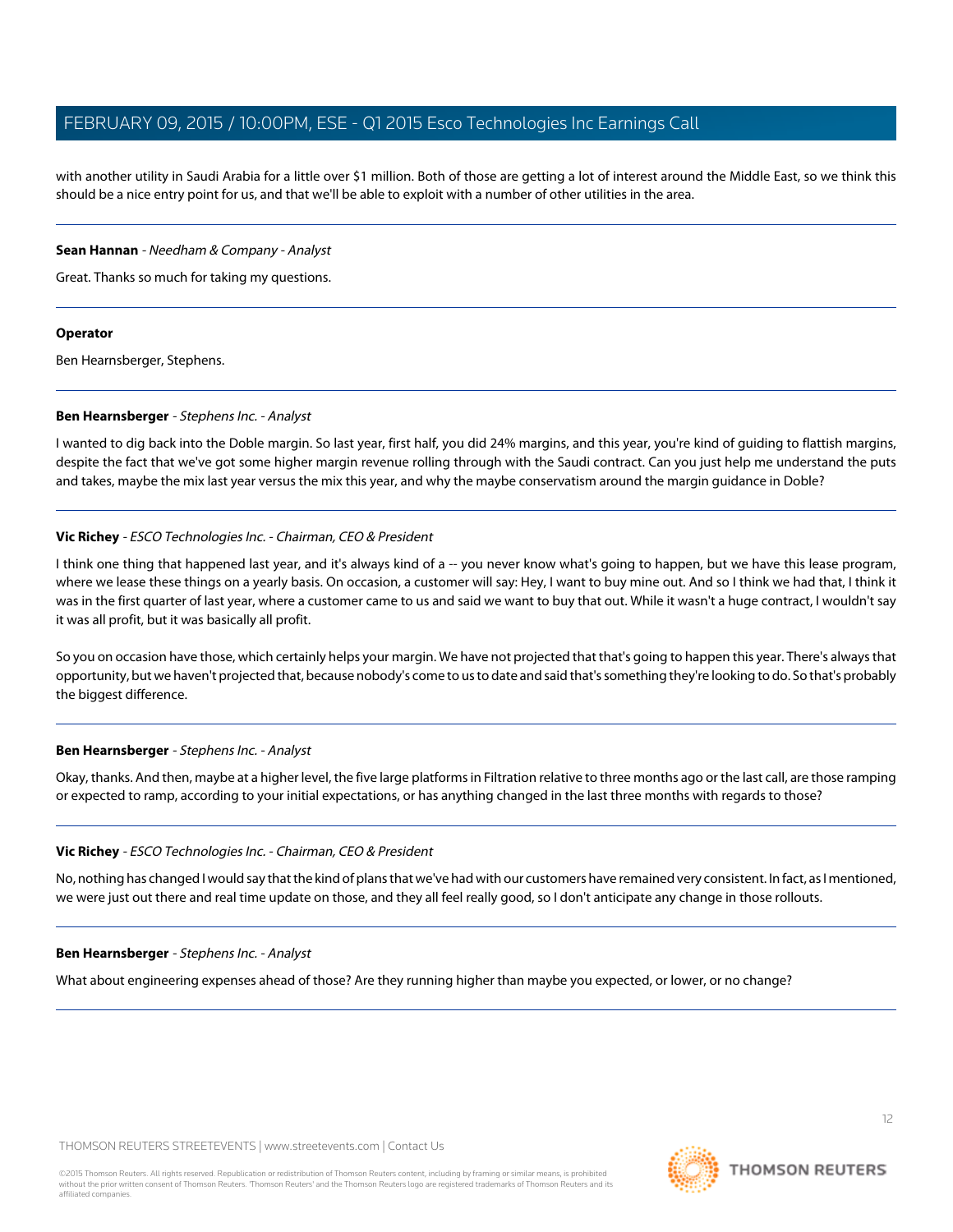## **Vic Richey** - ESCO Technologies Inc. - Chairman, CEO & President

No, I would say there's really no change. In fact, the vast majority of that has been completed. The biggest project we had, obviously the A350, and we produced like 63 of those already, so it's not in full-scale production, but having that many, and now the plane has flown, and so we have really got the heavy lifting done on that one.

Now, there's always going to be some with some of the newer projects, and hopefully we'll win some new projects that will be -- do some non-recurring engineering on as well. But I would say, as far as just the plan that we had going into these projects and how we were able to execute on them has been consistent with what we anticipated.

#### **Ben Hearnsberger** - Stephens Inc. - Analyst

Okay. And then Gary, can you tell us how much buyback authorization you guys have left?

#### **Gary Muenster** - ESCO Technologies Inc. - EVP & CFO

Yes, it's approximately \$67 million. Obviously, that's not what we're shooting for at this point, but we started out at \$100 million a couple years ago and we're bleeding it down. So I think if you put it in the upper \$60 millions, that would be fair.

## **Ben Hearnsberger** - Stephens Inc. - Analyst

Okay. And then cash from ops, it looks like it was flat. Was there some more working capital needs than expected, or how do you expect that to play out throughout the year in terms of cash flow from op generation?

#### **Gary Muenster** - ESCO Technologies Inc. - EVP & CFO

Yes. Obviously, with the step-up in sales at the two units that really have inventory -- Doble per se, doesn't really push a lot of inventory out the door. They do have the F-Series, but a lot of their work is -- the revenue is driven off of the lease pool and the service contracts and things like that, where you don't have a lot of inventory tied up.

But as I mentioned earlier, when you step up the sales expectations in Filtration by roughly \$10 million, and Test by \$7 million or \$8 million, some of that obviously we already have in inventory, but we had a little higher inventory level, required inventory level to meet the near-term demand.

And we also had some, when you look at last year, where we were in our payables for the fiscal 2014, we came into the year with a little higher level of account trade payables than normal, so we had to make those payments to pay them down. So that was an anomaly, this year.

When you look at the first quarter, we tend not to generate a whole lot of cash. And so we expect that to obviously step up meaningfully in Q2, as we don't have the same level of working capital requirements.

#### **Ben Hearnsberger** - Stephens Inc. - Analyst

Okay, thank you very much.

#### **Operator**

John Quealy, Canaccord.

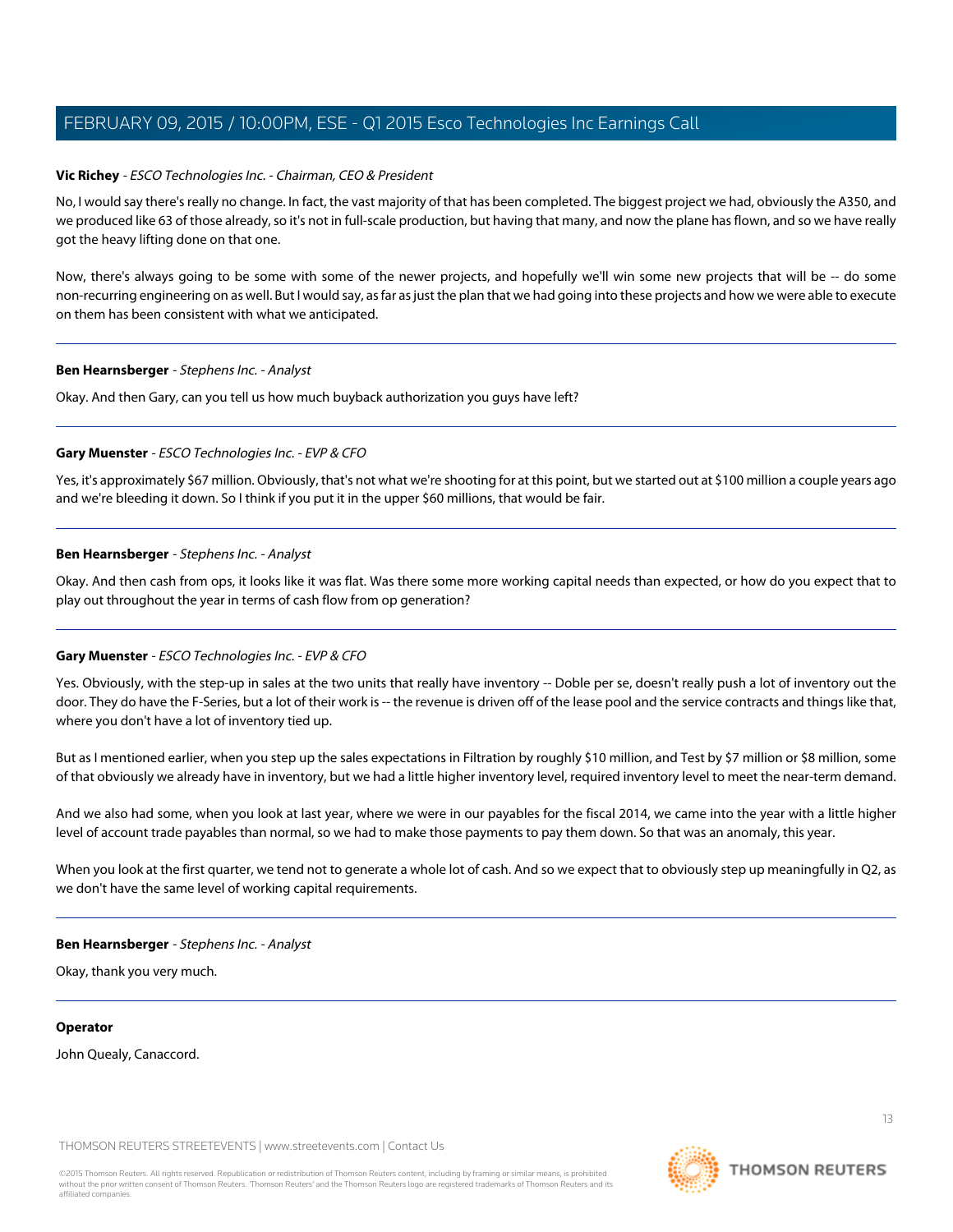# <span id="page-13-0"></span>**John Quealy** - Canaccord Genuity - Analyst

So, I got a question for you. For this ENOSERV acquisition, my understanding it's a little bit more of a software business that runs, I guess, on top of some hardware, including Doble's, and some of Doble's competitors. Just talk to us a little bit on how this either grabs share or changes the channel a little bit. I'm just trying to figure out, I know it's not a big deal, but I think it's interesting, given it's more, I think, software-server centric, and it's, I'd say, changing up a pretty staid channel. So I'm just interested in your thoughts there about how this can benefit ESCO in the channel.

# **Vic Richey** - ESCO Technologies Inc. - Chairman, CEO & President

Yes, a couple things, and it is -- it's really all a software business. At the end of the day, ENOSERV is. And so where they fit is they're really helping relay tests. They do sit on top of our products as well as some of the competitors. We're going to continue sell that to the competitors.

There's been some concern, particularly by the competitors and some of our customers that they were going to get shut out from that. That's not our intent; this has been a good business. But what it does, obviously it does give us an opportunity where we can go in with a package to a customer, or to customers that maybe have ENOSERV software but they don't have hardware, or they don't have our hardware, to try to push that.

And so certainly, we anticipate not only continuing to sell the software, but maybe helping us strengthen our position in the relay test hardware area, as well as incorporating it with our ARMS program project, as well as, they have got a nice workshop like we do with some our products, and so we think even from the customer education and workshop-type activity that we'll be able to bring that in as well.

So I don't think huge changes for ENOSERV itself, but we do see this as an opportunity to provide a better product to our customers and to our future customers in this relay area.

# **John Quealy** - Canaccord Genuity - Analyst

Okay. Thanks. And then just in terms of the M&A funnel, if you will, especially on that utility technology Doble side, how big is that funnel? How well do you think it matures moving forward, or do you think there's other areas to do business in the Filtration and Test space?

# **Vic Richey** - ESCO Technologies Inc. - Chairman, CEO & President

As I mentioned earlier, our focus is the utility space, and that can be in addition to Doble, like the ENOSERV acquisition was. Or it could be a business that could stand next to Doble rather being part of Doble, but in that utility space, that as we've defined, where they're using technology to automate a lot of what's going on within utilities.

But then certainly, we're continuing to look at aerospace Fluid Flow as well. So we're not going to limit ourselves to one of the other. I would say that today, we're not actively looking for additions in our Test business, not because we don't think that's a great business, because we do, but our focus there is on executing the business as it stands today, and we're going to focus our acquisition efforts on the other two segments.

# **John Quealy** - Canaccord Genuity - Analyst

All right, thanks, Vic.

#### **Operator**

We have no further questions at this time.



 $14$